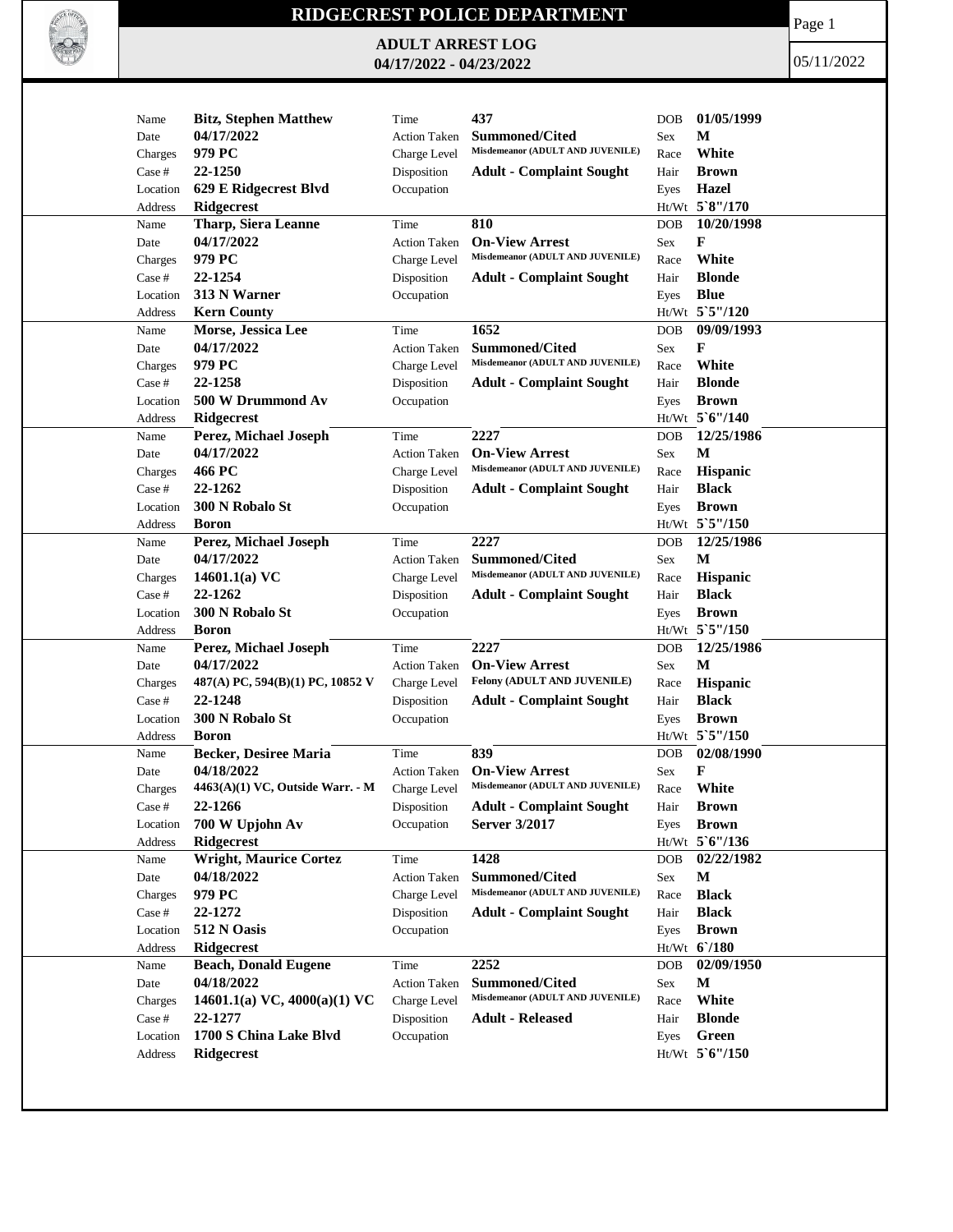## **ADULT ARREST LOG for 04/17/2022 - 04/23/2022 Page 2**

| Name              | <b>Deleon, Michael Anthony</b>              | Time                                | 2212                                                      | <b>DOB</b>  | 05/25/1973              |
|-------------------|---------------------------------------------|-------------------------------------|-----------------------------------------------------------|-------------|-------------------------|
| Date              | 04/18/2022                                  | <b>Action Taken</b>                 | <b>Summoned/Cited</b>                                     | Sex         | M                       |
| Charges           | 979 PC                                      | Charge Level                        | Misdemeanor (ADULT AND JUVENILE)                          | Race        | Hispanic                |
| Case #            | 22-1264                                     | Disposition                         | <b>Adult - Complaint Sought</b>                           | Hair        | <b>Black</b>            |
| Location          | 100 E Ward Av                               | Occupation                          | <b>None</b>                                               | Eyes        | <b>Brown</b>            |
| Address           | Ridgecrest                                  |                                     |                                                           |             | Ht/Wt 5`9"/200          |
| Name              | Duff, Neil Edward                           | Time                                | 1311                                                      | <b>DOB</b>  | 08/26/1986              |
| Date              | 04/19/2022                                  | <b>Action Taken</b>                 | <b>On-View Arrest</b>                                     | Sex         | М                       |
| Charges           | 243(E)(1) PC                                | Charge Level                        | Misdemeanor (ADULT AND JUVENILE)                          | Race        | White                   |
| Case #            | 22-1285                                     | Disposition                         | <b>Adult - Complaint Sought</b>                           | Hair        | <b>Brown</b>            |
| Location          | 700 W Ward Av                               | Occupation                          | Foreman                                                   | Eyes        | <b>Brown</b>            |
| Address           | <b>Ridgecrest</b>                           |                                     |                                                           |             | Ht/Wt 61"/205           |
| Name              | Patino, Jesus Jacobo                        | Time                                | 1346                                                      | <b>DOB</b>  | 05/13/1987              |
| Date              | 04/19/2022                                  | <b>Action Taken</b>                 | <b>Taken into Custody</b>                                 | Sex         | M                       |
| Charges           | $215(A)$ PC, $212.5(C)$ PC, $273.5(A)$      | Charge Level                        | Felony (ADULT AND JUVENILE)                               | Race        | Hispanic                |
| Case #            | 22-1284                                     | Disposition                         | <b>Adult - Complaint Sought</b>                           | Hair        | <b>Black</b>            |
| Location          | 217 W Wilson                                | Occupation                          |                                                           | Eyes        | <b>Brown</b>            |
| Address           | Ridgecrest                                  |                                     |                                                           |             | Ht/Wt 5'3"/185          |
| Name              | <b>Canez, Deven Anthony</b>                 | Time                                | 1224                                                      | <b>DOB</b>  | 04/21/1992              |
| Date              | 04/19/2022                                  | <b>Action Taken</b>                 | <b>Taken into Custody</b>                                 | Sex         | $\mathbf M$             |
| Charges           | 979 PC                                      | Charge Level                        | Felony (ADULT AND JUVENILE)                               | Race        | Hispanic                |
| Case #            | 22-1282                                     | Disposition                         | <b>Adult - Complaint Sought</b>                           | Hair        | <b>Brown</b>            |
| Location          | 400 W Drummond Av                           | Occupation                          | <b>Clerk</b>                                              | Eyes        | <b>Brown</b>            |
| Address           | Ridgecrest                                  |                                     |                                                           |             | Ht/Wt 5'11"/140         |
| Name              | Hawthorne, Chad                             | Time                                | 1559                                                      | <b>DOB</b>  | 04/24/1982              |
| Date              | 04/19/2022                                  | <b>Action Taken</b>                 | <b>Summoned/Cited</b><br>Misdemeanor (ADULT AND JUVENILE) | Sex         | М                       |
| Charges           | Outside Warr. - M                           | Charge Level                        |                                                           | Race        | White                   |
| Case #            | 22-1288                                     | Disposition                         | <b>Adult - Referred to Other Authority</b>                | Hair        | <b>Brown</b>            |
| Location          | 600 Blk W Atkins Ave<br>Covina              | Occupation                          |                                                           | Eyes        | Hazel<br>Ht/Wt 5`9"/285 |
| Address           |                                             | Time                                | 2004                                                      |             | 12/08/1976              |
| Name              | <b>Jenkins, Shannon Renee</b><br>04/19/2022 |                                     | <b>On-View Arrest</b>                                     | <b>DOB</b>  | F                       |
| Date              | 273A(A) PC, 148(A)(1) PC                    | <b>Action Taken</b><br>Charge Level | Felony (ADULT AND JUVENILE)                               | Sex<br>Race | <b>Black</b>            |
| Charges<br>Case # | 22-1291                                     | Disposition                         | <b>Adult - Complaint Sought</b>                           | Hair        | <b>Brown</b>            |
| Location          | 432 N Palm Dr                               | Occupation                          |                                                           | Eyes        | <b>Brown</b>            |
| Address           | Ridgecrest                                  |                                     |                                                           |             | Ht/Wt 5'4"/175          |
| Name              | <b>Gentry, Jason</b>                        | Time                                | 1109                                                      | <b>DOB</b>  | 08/21/1977              |
| Date              | 04/20/2022                                  | <b>Action Taken</b>                 | <b>Taken into Custody</b>                                 | Sex         | $\mathbf M$             |
| Charges           | $273.6(A)$ PC                               | Charge Level                        | Misdemeanor (ADULT AND JUVENILE)                          | Race        | White                   |
| Case #            | 22-1244                                     | Disposition                         | <b>Adult - Complaint Sought</b>                           | Hair        | <b>Brown</b>            |
| Location          | 132 E Coso Ave                              | Occupation                          |                                                           | Eyes        | <b>Brown</b>            |
| Address           | Weldon                                      |                                     |                                                           |             | Ht/Wt 5`7"/186          |
| Name              | Beebe, Desirae Jean                         | Time                                | 651                                                       | DOB         | 05/27/1982              |
| Date              | 04/20/2022                                  | Action Taken                        | <b>Summoned/Cited</b>                                     | Sex         | F                       |
| Charges           | 979 PC                                      | Charge Level                        | Misdemeanor (ADULT AND JUVENILE)                          | Race        | White                   |
| Case #            | 22-1294                                     | Disposition                         | <b>Adult - Released</b>                                   | Hair        | <b>Blonde</b>           |
| Location          | 208 W Wilson Av                             | Occupation                          | Unemployed                                                | Eyes        | <b>Hazel</b>            |
| Address           | <b>Ridgecrest</b>                           |                                     |                                                           |             | Ht/Wt 5'3"/160          |
| Name              | Ruiz, Javier Alfonso Jr                     | Time                                | 651                                                       | DOB         | 07/09/1993              |
| Date              | 04/20/2022                                  | <b>Action Taken</b>                 | <b>Taken into Custody</b>                                 | Sex         | $\mathbf M$             |
| Charges           | $10851(A)$ VC, 4573.5 PC, 487(D)(1          | Charge Level                        | Felony (ADULT AND JUVENILE)                               | Race        | Hispanic                |
| Case #            | 22-1294                                     | Disposition                         | <b>Adult - Complaint Sought</b>                           | Hair        | <b>Black</b>            |
| Location          | 208 W Wilson Av                             | Occupation                          | Laborer                                                   | Eyes        | <b>Brown</b>            |
| Address           | Ridgecrest                                  |                                     |                                                           |             | Ht/Wt 5`9"/190          |
| Name              | Gentry, Jason                               | Time                                | 1109                                                      | <b>DOB</b>  | 08/21/1977              |
| Date              | 04/20/2022                                  | Action Taken                        | <b>On-View Arrest</b>                                     | Sex         | $\mathbf M$             |
| Charges           | 273.6(A) PC                                 | Charge Level                        | Misdemeanor (ADULT AND JUVENILE)                          | Race        | White                   |
| Case #            | 22-1289                                     | Disposition                         | <b>Adult - Complaint Sought</b>                           | Hair        | <b>Brown</b>            |
| Location          | <b>132 E Coso Av</b>                        | Occupation                          |                                                           | Eyes        | <b>Brown</b>            |
| Address           | Weldon                                      |                                     |                                                           |             | Ht/Wt_5`7"/186          |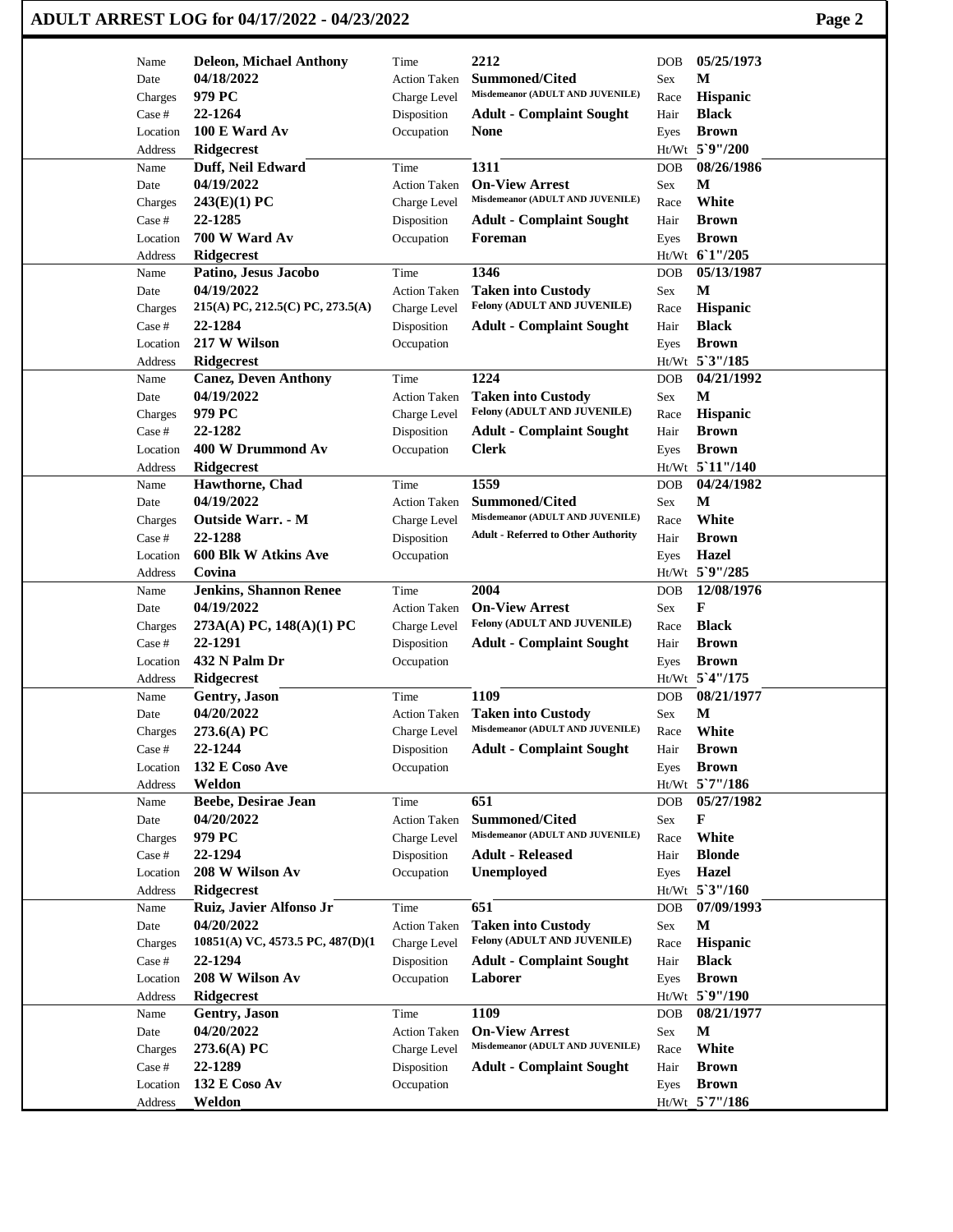| ADULT ARREST LOG for 04/17/2022 - 04/23/2022 | Page 3 |
|----------------------------------------------|--------|
|----------------------------------------------|--------|

| Name     | Cortez, Nicolas Wayne Alan       | Time                | 938                                        | <b>DOB</b> | 01/02/1982                            |
|----------|----------------------------------|---------------------|--------------------------------------------|------------|---------------------------------------|
| Date     | 04/20/2022                       | <b>Action Taken</b> | <b>On-View Arrest</b>                      | Sex        | M                                     |
| Charges  | 11550(A) HS                      | Charge Level        | Misdemeanor (ADULT AND JUVENILE)           | Race       | Hispanic                              |
| Case #   | 22-1297                          | Disposition         | <b>Adult - Complaint Sought</b>            | Hair       | <b>Brown</b>                          |
| Location | 935 S China Lake Bl              | Occupation          |                                            | Eyes       | <b>Brown</b>                          |
| Address  | <b>Los Angeles</b>               |                     |                                            |            | Ht/Wt $5^{\circ}8^{\prime\prime}/170$ |
| Name     | Ruiz, Celena Joe                 | Time                | 1454                                       | <b>DOB</b> | 12/09/1995                            |
| Date     | 04/20/2022                       | <b>Action Taken</b> | <b>Summoned/Cited</b>                      | Sex        | F                                     |
| Charges  | 12500(a) VC, 22352 (b)(2) VC     | Charge Level        | Misdemeanor (ADULT AND JUVENILE)           | Race       | Hispanic                              |
| Case #   | 22-1302                          | Disposition         | <b>Adult - Referred to Other Authority</b> | Hair       | <b>Brown</b>                          |
| Location | 100 E Drummond Ave               | Occupation          |                                            | Eyes       | <b>Brown</b>                          |
| Address  | <b>Ridgecrest</b>                |                     |                                            |            | Ht/Wt 5'6"/130                        |
| Name     | Rios, Ricardo Everardo Lopez     | Time                | 1233                                       | <b>DOB</b> | 10/17/2003                            |
| Date     | 04/20/2022                       | <b>Action Taken</b> | <b>Summoned/Cited</b>                      | Sex        | $\mathbf M$                           |
|          | 626.10(A)(1) PC                  |                     | Misdemeanor (ADULT AND JUVENILE)           |            | Hispanic                              |
| Charges  | 22-1300                          | Charge Level        |                                            | Race       | <b>Black</b>                          |
| Case #   |                                  | Disposition         | <b>Adult - Complaint Sought</b>            | Hair       |                                       |
| Location | 500 E French Av                  | Occupation          |                                            | Eyes       | <b>Brown</b>                          |
| Address  | <b>Ridgecrest</b>                |                     |                                            |            | Ht/Wt 5`7"/104                        |
| Name     | Ramos, Armando                   | Time                | 1059                                       | <b>DOB</b> | 11/09/1990                            |
| Date     | 04/21/2022                       | <b>Action Taken</b> | <b>Summoned/Cited</b>                      | Sex        | $\mathbf M$                           |
| Charges  | 979 PC                           | Charge Level        | Misdemeanor (ADULT AND JUVENILE)           | Race       | Hispanic                              |
| Case #   | 22-1306                          | Disposition         | <b>Adult - Complaint Sought</b>            | Hair       | <b>Black</b>                          |
| Location | 100 W California Jave            | Occupation          |                                            | Eyes       | <b>Brown</b>                          |
| Address  | <b>Ridgecrest</b>                |                     |                                            |            | Ht/Wt 5`9"/165                        |
| Name     | <b>Todd, Steven Jeffrey</b>      | Time                | 931                                        | <b>DOB</b> | 02/09/1969                            |
| Date     | 04/21/2022                       | <b>Action Taken</b> | <b>On-View Arrest</b>                      | Sex        | М                                     |
| Charges  | 212.5(C) PC, 148(A)(1) PC        | Charge Level        | Felony (ADULT AND JUVENILE)                | Race       | White                                 |
| Case #   | 22-1307                          | Disposition         | <b>Adult - Complaint Sought</b>            | Hair       | <b>Brown</b>                          |
| Location | 1081 N China Lake Bl             | Occupation          | <b>Truck Driver</b>                        | Eyes       | <b>Blue</b>                           |
| Address  | <b>Wofford Heights</b>           |                     |                                            |            | Ht/Wt 5`10"/196                       |
| Name     | <b>McGee, Kaitlin Nicole</b>     | Time                | 744                                        | <b>DOB</b> | 04/20/1997                            |
| Date     | 04/21/2022                       | <b>Action Taken</b> | <b>Summoned/Cited</b>                      | Sex        | F                                     |
| Charges  | $12500(a)$ VC, $22450(a)$ VC     | Charge Level        | Misdemeanor (ADULT AND JUVENILE)           | Race       | White                                 |
| Case #   | 22-1303                          | Disposition         | <b>Adult - Complaint Sought</b>            | Hair       | <b>Blonde</b>                         |
| Location | 200 N Gold Canyon St             | Occupation          |                                            | Eyes       | <b>Blue</b>                           |
| Address  | <b>Ridgecrest</b>                |                     |                                            |            | Ht/Wt 5'5"/175                        |
| Name     | <b>Puscas, Jeffrey Todd</b>      | Time                | 1245                                       | <b>DOB</b> | 11/11/1970                            |
| Date     | 04/22/2022                       | <b>Action Taken</b> | <b>Summoned/Cited</b>                      | Sex        | $\mathbf{M}$                          |
| Charges  | 979 PC                           | Charge Level        | Misdemeanor (ADULT AND JUVENILE)           | Race       | White                                 |
| Case #   | 22-1315                          | Disposition         | <b>Adult - Complaint Sought</b>            | Hair       | <b>Blonde</b>                         |
| Location | 300 W Wilson Av                  | Occupation          | <b>Manager</b>                             | Eyes       | <b>Blue</b>                           |
| Address  | <b>Ridgecrest</b>                |                     |                                            |            | Ht/Wt 6'1"/175                        |
| Name     | Herrera, Joaquin                 | Time                | 1534                                       | DOB        | 07/31/2001                            |
| Date     | 04/22/2022                       | <b>Action Taken</b> | Summoned/Cited                             | Sex        | M                                     |
| Charges  | 979 PC                           | Charge Level        | Misdemeanor (ADULT AND JUVENILE)           | Race       | <b>Hispanic</b>                       |
| Case #   | 22-1321                          | Disposition         | <b>Adult - Complaint Sought</b>            | Hair       | <b>Brown</b>                          |
|          |                                  |                     |                                            |            |                                       |
| Location | 100 W California Av              | Occupation          |                                            | Eyes       | <b>Brown</b>                          |
| Address  | <b>Ridgecrest</b>                |                     |                                            |            | Ht/Wt 5`10"/230                       |
| Name     | Smith, Micah                     | Time                | 1548                                       | DOB        | 08/18/1991                            |
| Date     | 04/22/2022                       | <b>Action Taken</b> | <b>Taken into Custody</b>                  | Sex        | M                                     |
| Charges  | 273.5(A) PC, 594(A)(1) PC, 236 P | Charge Level        | Felony (ADULT AND JUVENILE)                | Race       | White                                 |
| Case #   | 22-1322                          | Disposition         | <b>Adult - Complaint Sought</b>            | Hair       | <b>Brown</b>                          |
| Location | 714 N Sanders St                 | Occupation          |                                            | Eyes       | <b>Hazel</b>                          |
| Address  | Ridgecrest                       |                     |                                            |            | Ht/Wt 61"/180                         |
| Name     | <b>Wesley, James Caleb</b>       | Time                | 1747                                       | <b>DOB</b> | 08/08/1999                            |
| Date     | 04/22/2022                       | <b>Action Taken</b> | <b>Taken into Custody</b>                  | Sex        | $\mathbf M$                           |
| Charges  | 212.5(C) PC, 10851(A) VC, 148(A) | Charge Level        | Felony (ADULT AND JUVENILE)                | Race       | <b>Black</b>                          |
| Case #   | 22-1323                          | Disposition         | <b>Adult - Complaint Sought</b>            | Hair       | <b>Black</b>                          |
| Location | 200 N Sanders                    | Occupation          |                                            | Eyes       | <b>Black</b>                          |
| Address  | Los Angeles                      |                     |                                            |            | Ht/Wt_5`10"/165                       |